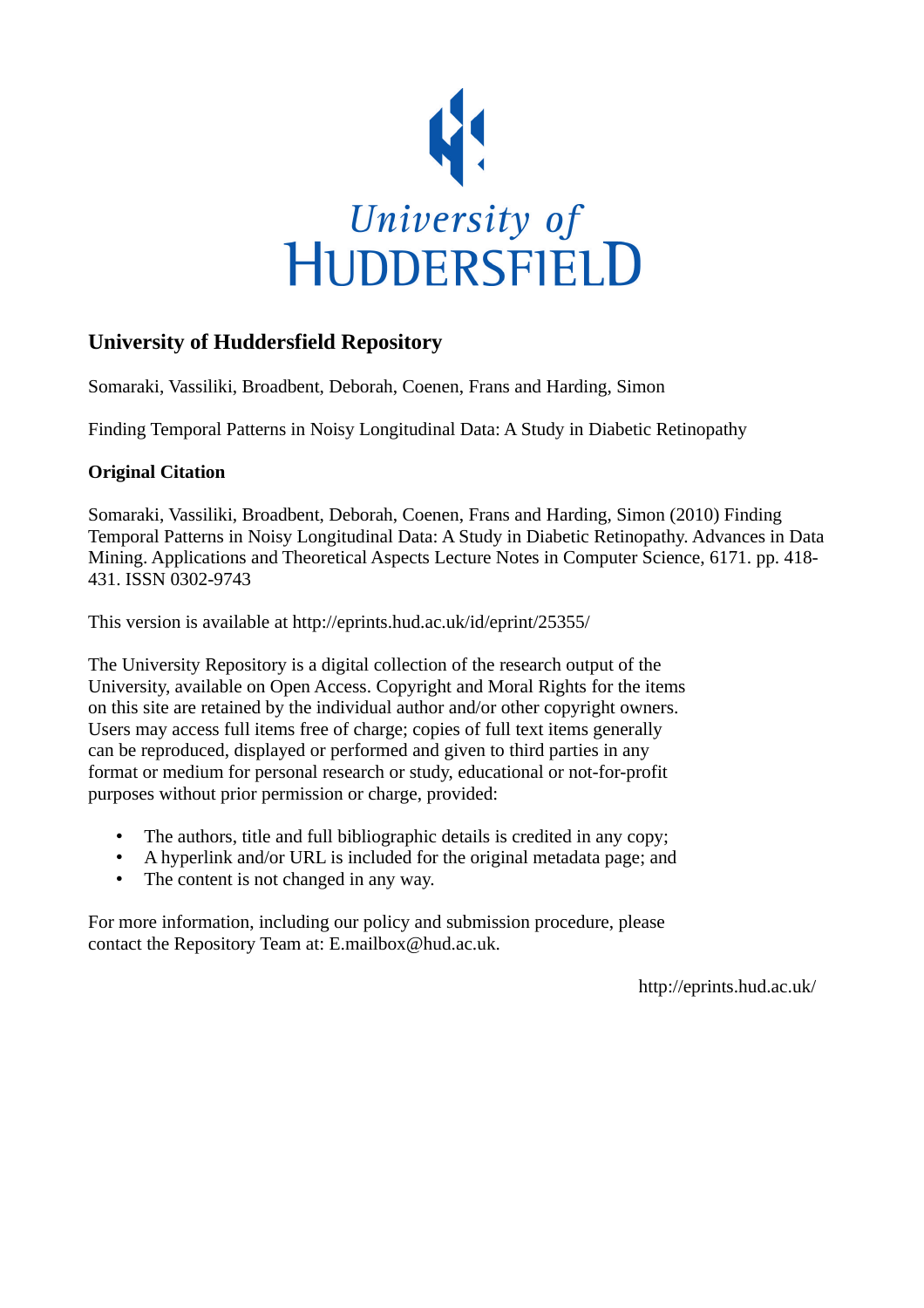# **Finding Temporal Patterns in Noisy Longitudinal Data: A Study in Diabetic Retinopathy**

Vassiliki Somaraki<sup>1,2</sup>, Deborah Broadbent<sup>2,3</sup>, Frans Coenen<sup>1</sup>, and Simon Harding<sup>2,3</sup>

<sup>1</sup> Dept. of Computer Science, The University of Liverpool, Liverpool L69 3BX, UK <sup>2</sup> Ophthamology Research Unit, School of Clinical Science, The University of Liverpool, Liverpool L69 3GA, UK <sup>3</sup> St. Pauls Eye Unit, Royal Liverpool University Hospital, L7 8XP, UK

*{*V.Somaraki,D.M.Broadbent,coenen,sharding*}*@liverpool.ac.uk

**Abstract.** This paper describes an approach to temporal pattern mining using the concept of user defined temporal prototypes to define the nature of the trends of interests. The temporal patterns are defined in terms of sequences of support values associated with identified frequent patterns. The prototypes are defined mathematically so that they can be mapped onto the temporal patterns. The focus for the advocated temporal pattern mining process is a large longitudinal patient database collected as part of a diabetic retinopathy screening programme, The data set is, in itself, also of interest as it is very noisy (in common with other similar medical datasets) and does not feature a clear association between specific time stamps and subsets of the data. The diabetic retinopathy application, the data warehousing and cleaning process, and the frequent pattern mining procedure (together with the application of the prototype concept) are all described in the paper. An evaluation of the frequent pattern mining process is also presented.

**Keywords:** Temporal Pattern Mining, Trend Mining.

### **1 Introduction**

This paper describes an approach to finding temporal patterns in noisy longitudinal patient data. The identification of patterns in such data has many applications. One common example is the analysis of questionnaire returns collated over a number of years, for example Kimm et al. studied the nature of physical activity in groups of adolescents ([\[9\]](#page-14-0)) and Skinner et al. studied children's food eating habits ([\[15\]](#page-14-1)). Another example of the application of longitudinal studies is in the analysis of statistical trends; an early reported example is that of Wagner et al. [\[17\]](#page-14-2), who performed an extensive longitudinal study of children with "special educational needs". Longitudinal studies particularly lend themselves to the analysis of patient data in medical environments where records of a series of "consultations" are available. For example Yamaguchi et al. ([\[18\]](#page-14-3)) studied

P. Perner (Ed.): ICDM 2010, LNAI 6171, pp. 418[–431,](#page-14-4) 2010.

<sup>-</sup>c Springer-Verlag Berlin Heidelberg 2010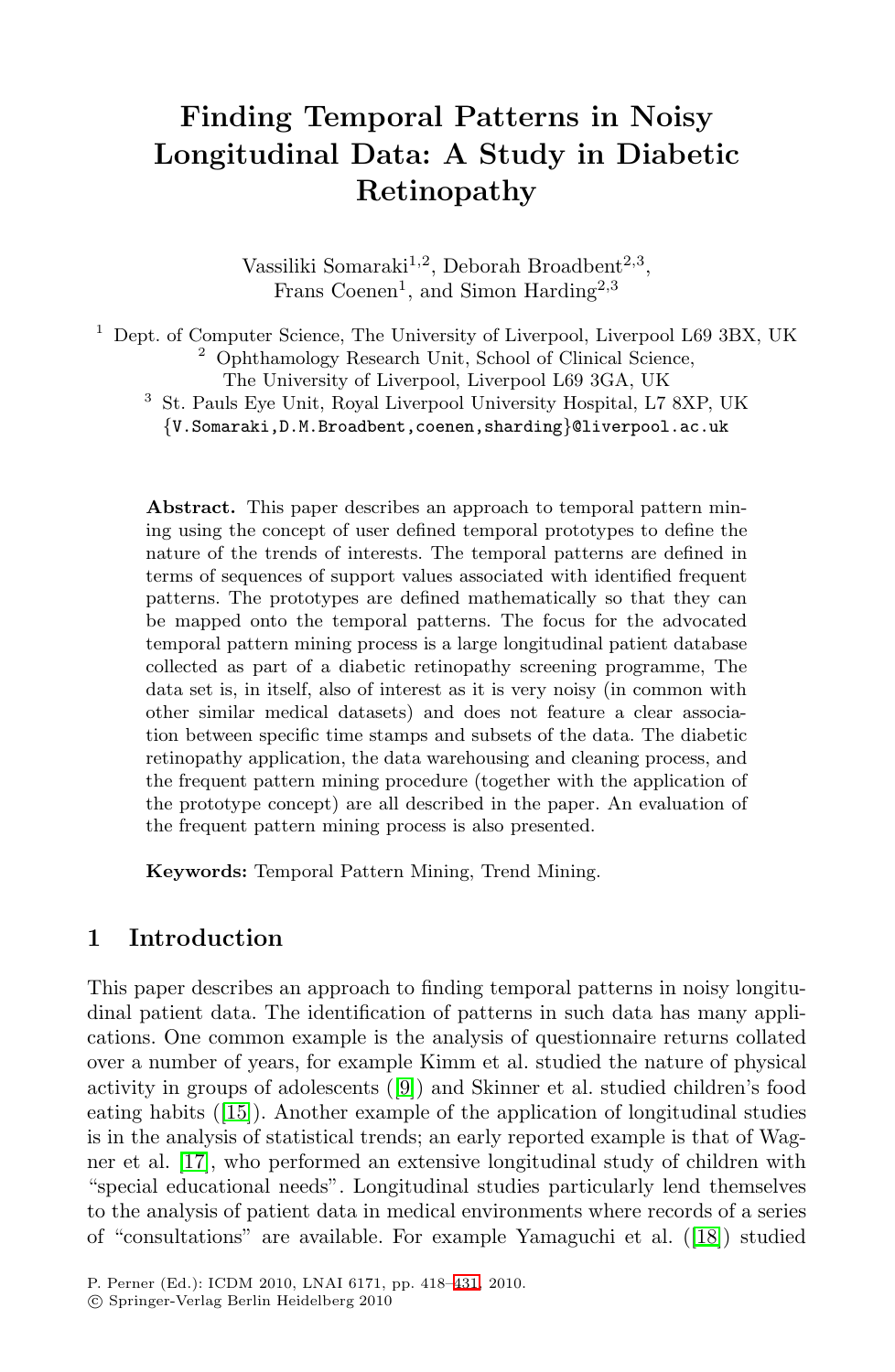the effect of treatments for shoulder injuries, and Levy et al. [\[10\]](#page-14-5) studied the long term effects of Alzheimer's disease. The application domain, with respect to this paper, is the longitudinal diabetic retinopathy screening data collected by The Royal Liverpool University Hospital (RLUH), a major centre for retinopathy research. The nature of the longitudinal data is of interest because it does not fit into any standard categorisation of such data, in that the "time stamp" used is the sequential patient consultation event number. The duration between consultations is also variable.

The temporal patterns of interest, in the context of this paper are frequent patterns (collections of attributes that appear together regularly) that feature some prescribed change in their frequency between two or more time stamps (i.e. a trend). For example patterns whose frequency increases/decreases overtime, patterns whose frequency remains constant with time, or patterns that display some other kind of trend. The patterns themselves are identified using a modified frequent pattern mining algorithm: the TFP algorithm [\[2](#page-13-0)[,3\]](#page-14-6) is used in this study, however alternative frequent pattern miners could be suitably modified. The proposed temporal pattern mining process is described in detail.

A further challenge of the work described is that the data collection is extremely large and complex; 150,000 records, comprising some 450 fields (of various types: categorical, quantitative, text, etc.), distributed over two databases each composed of a number of tables. The main challenge represented by the data was that, unlike more standard longitudinal data sets, there was no clear association between specific time stamps and subsets of the data. The data warehousing process established to prepare the data for mining is therefore also described. A further complication was that the data, in common with similar patient data sets, was very "noisy" in that it contained many missing and anomalous data. This issue was addressed by defining a set of *logic rules*. In the context of missing data the logic rules were used to derive appropriate values. In the case of anomalous data the logic rules were used to derive additional fields to formulate "consensus values". The data cleaning and warehousing process is also described in detail.

The principal contributions made by this paper may be summarised as follows:

- 1. A process for identifying temporal patterns in large longitudinal data sets over a sequence of time stamps.
- 2. An illustration of the application of the technique to a "real life" data set (including the data cleaning process required to facilitate this illustration).
- 3. The use of logic rules to address the joint issues of missing and anomalous data.

The rest of this paper is organised as follows. Further detail of the retinopathy application domain is given in Section [2.](#page-3-0) Some background with respect to longitudinal data mining, the concept of temporal pattern mining and the issue of missing values in data is given in Section [3.](#page-4-0) The adopted data warehousing and cleaning process is described in Section [4.](#page-6-0) The temporal pattern mining problem and its resolution is described in [5.](#page-10-0) An evaluation of the process is presented in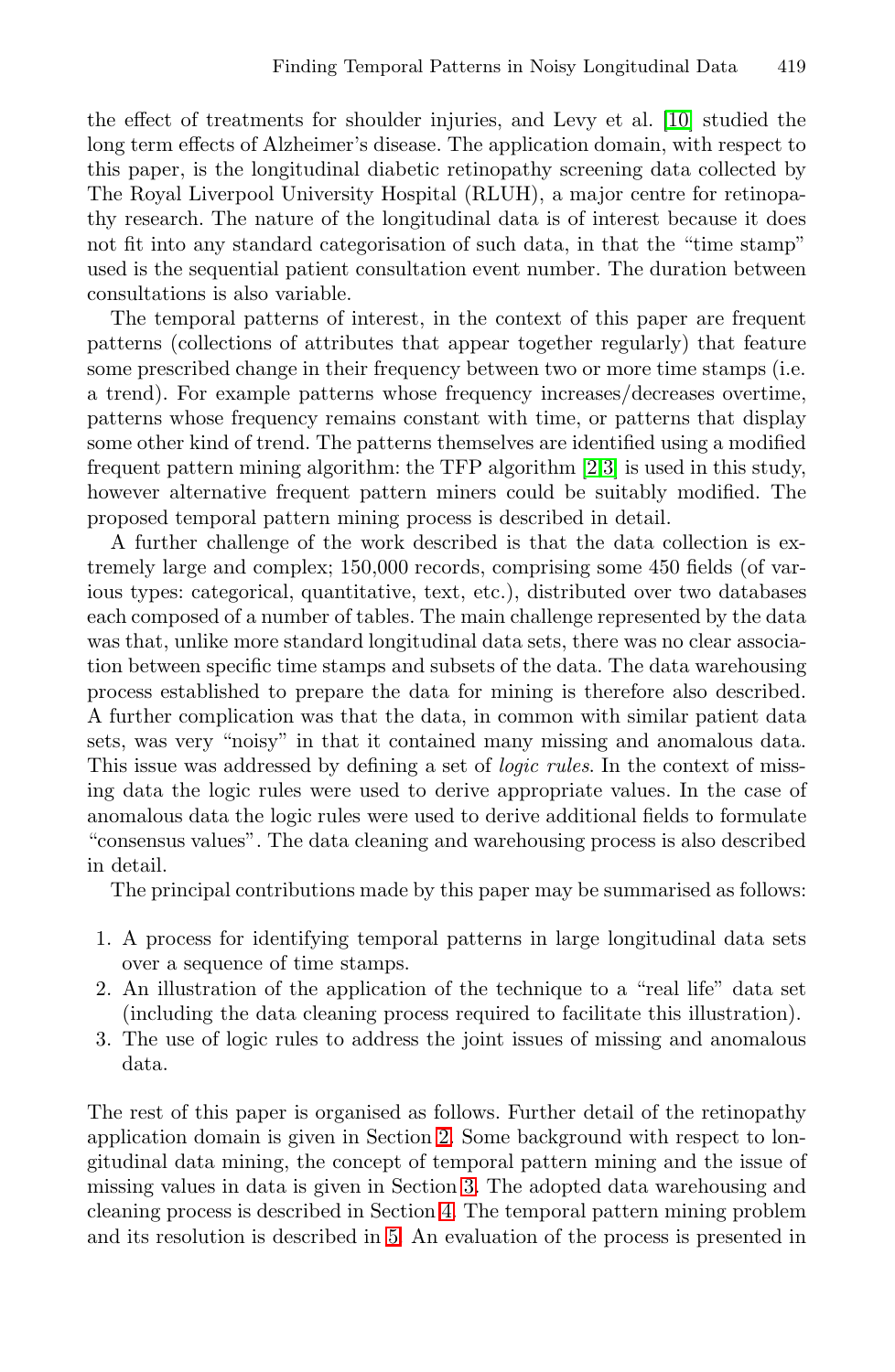Section [6.](#page-11-0) A summary of the work described, the main findings and some closing observations are presented in section [7.](#page-13-1)

# <span id="page-3-0"></span>**2 Diabetic Retinopathy Screening**

The Royal Liverpool University Hospital (RLUH) has been a major centre for retinopathy research since 1991. Retinopathy is a generic term used to describe damage to the retina of the eye which can, in the long term, lead to visual loss. Retinopathy can result from a number of causes, for example: diabetes, agerelated macular degeneration (AMD), high blood pressure and various genetic conditions. In diabetes the retinopathy progresses over a number of years through well characterised stages. Treatment comprises the application of laser to the retina and is most effective during the stages before vision is affected. Screening programmes for people with diabetes have recently been established across the UK to detect retinopathy and instigate prompt treatment.

RLUH has collected a substantial amount of data, over a considerable period, of time as part of its diabetic retinopathy research and screening programme. Screening takes place within the community and is conducted by technicians who perform photography and record data images on "lap-tops" which are then downloaded (typically) at the end of each day. Retinal images are graded at a central grading facility at a separate time, but within a few weeks, with results recorded into a database. If the level of disease detected in the retinal photographs is worse than a predetermined level, or if photographs are ungradable or unobtainable, then screenees are invited to a dedicated hospital outpatient clinic for further examination by an ophthalmologist using more specialised slit lamp biomicroscopy<sup>[1](#page-3-1)</sup>. Data on retinal findings are entered into the database. This clinical assessment can occur several months after the initial photographic screening.

Four types of data associated with a single screening sequence are collected:

- 1. General demographic data.
- 2. Data on visual acuity (clarity of vision).
- 3. Data from grading of retinal images.
- 4. Data from biomicroscopy of the retina.

The full screening sequence is referred to as a "screening episode"

People with diabetes are usually screened once a year with the option to rescreen early (typically 6 months) depending on the presence of intermediate levels of disease indicating greater risk of progression. The RLUH screening programme currently deals with some 17,000 people with diabetes registered with family doctors within the Liverpool Primary Care Trust<sup>[2](#page-3-2)</sup> per year. Overall details of some 20,000 patients have been recorded. Consequently a substantial amount of data is available for analysis. Some further details of the data collection are presented in the following sub-section.

<sup>1</sup> A high intensity light source instrument to facilitate examination of the human eye.

<span id="page-3-2"></span><span id="page-3-1"></span><sup>2</sup> A Primary Care Trusts (PCTs) are organisational units established to manage local health services in the UK.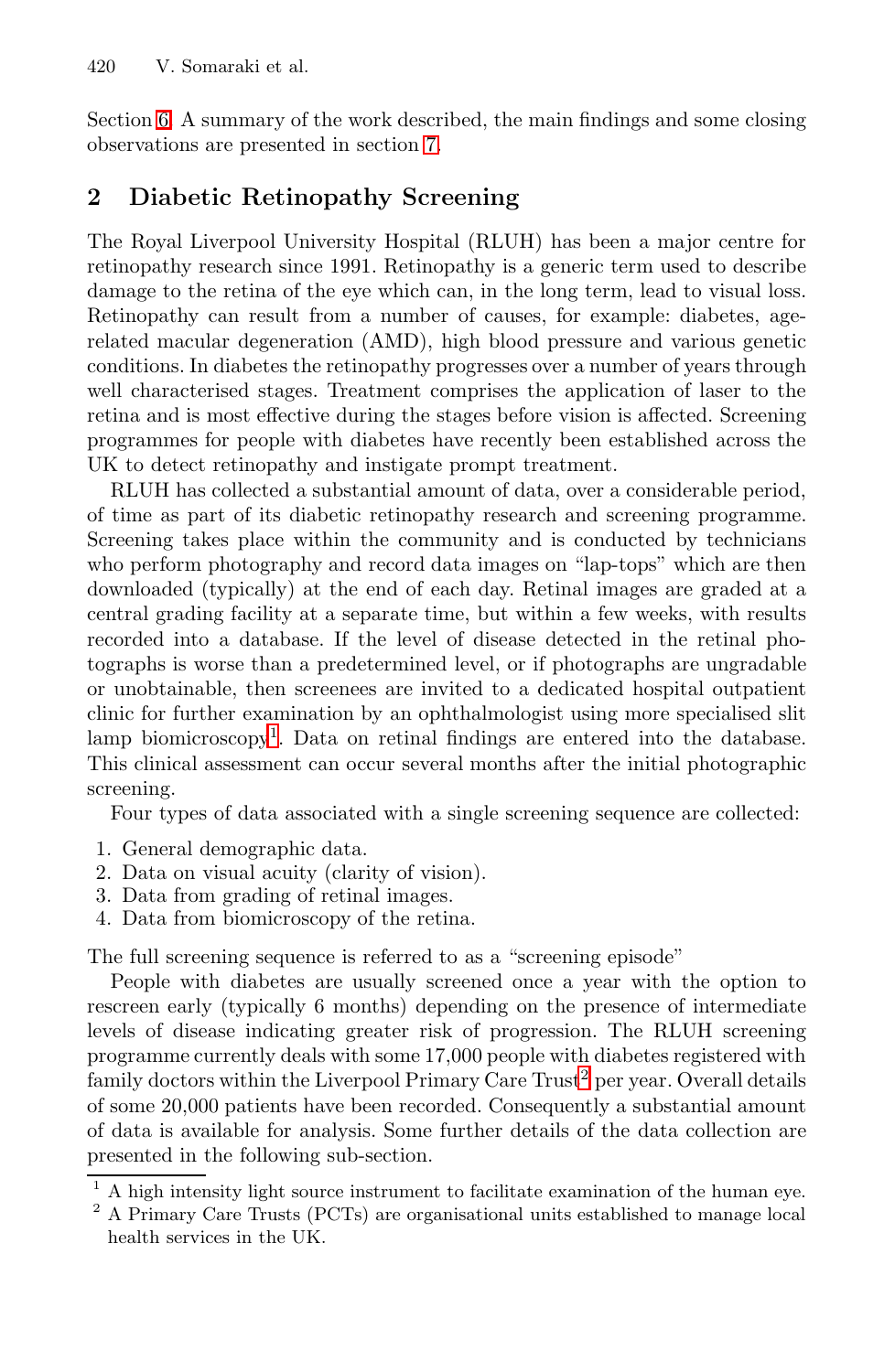### **2.1 Data Storage**

Data collected from the diabetic retinopathy screening process described above is stored in a number of databases. The structure (tables) of these database reflect the mechanism whereby patients are processed and includes historical changes in the process. Screening commenced in 1991 when data was recorded in a bespoke database system called Epi-Info. Epi-Info was replaced with a more sophisticated system, Diabolos, in 1995, which describes the data used in this study. Diabolos, in turn, was replaced with a national database system, Orion, in 2005. The design and implementation of Orion does not lend itself to simple extraction of data for temporal pattern mining purposes and thus the data contained in this latest database system does not form part of the current study. Thus the study described here deals with data collected from 1995 to 2005.

The RLUH, as opposed to the screening programme, also maintains a clinical investigations database called ICE. This database includes information about biochemical "risk factors" that are known to be associated with progression of diabetic retinopathy. Not all patients included in the screening programme have records on ICE. The screening programme has its own Risk Factors database, maintained by the programme team, containing data mostly extracted from ICE.

In the context of temporal pattern mining there are therefore five tables used in this study of which the first four are held in the Diabolos system:

- 1. **Patient Details.** Table containing background information regarding individual patients.
- 2. **General.** Demographic patient details and visual acuity data.
- 3. **Photo Details.** Results from the photographic grading.
- 4. **Biomicroscopy.** Results from the slit lamp biomicroscopy in cases where this has been conducted.
- 5. **Risk Factors.** Results from blood pressure and biochemistry investigations known to be associated with an increased risk of progression of retinopathy.

# <span id="page-4-0"></span>**3 Previous Work**

This previous work section comprises three subsections, each focussing on one of the three Knowledge Discovery in Data (KDD) research domains encompassed by the work described in this paper: (i) longitudinal data mining, (ii) temporal pattern mining, and (iii) missing and anomalous data.

### **3.1 Longitudinal Data Mining**

Longitudinal data is information comprising values for a set of data fields which are repeatedly collected for the same object over a sequence of sample points, as such it can be said to track the progress of the object in some context. The exemplar longitudinal data set is patient data, where information concerning a patient's condition is repeatedly collected so as to track the patient's progress.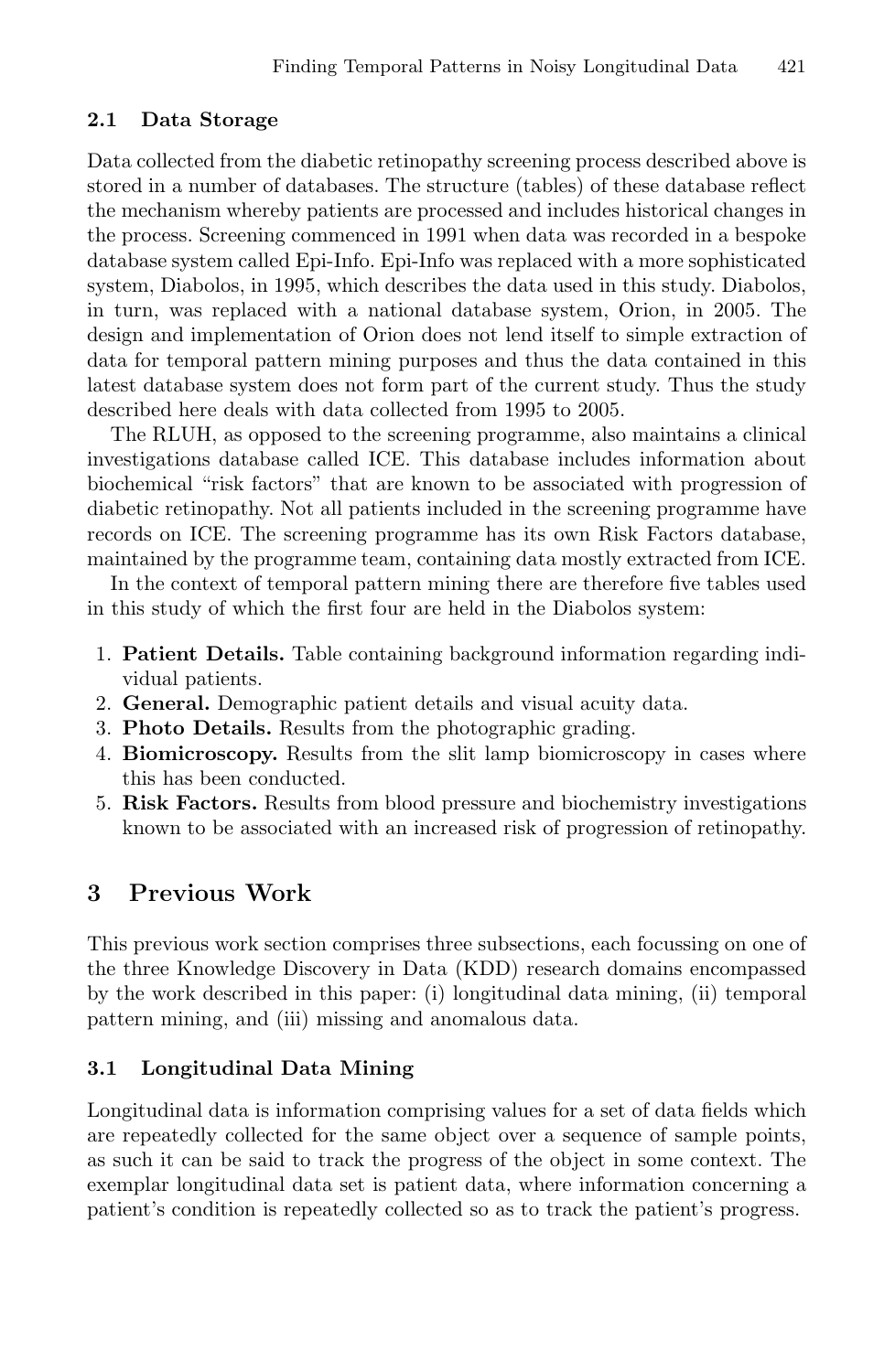Longitudinal data may be categorized in a number of ways, one suggested categorization is that of Singer and Willet [\[14\]](#page-14-7) who identify *person-level* and *person-period* data sets. In a person-level data set each person (subject) has one record and multiple variables containing the data from each sampling. In a person-period data set each person (subject) has multiple records, one for each measurement occasion. Thus person-level data set has as many records as there are subjects in the sample, while a person-period data sets has many more records (one for each subject sampling event). The former is sometimes referred to as a *broad data structure* and the later as *long data structure* [\[16\]](#page-14-8).

Longitudinal studies have variations regarding sample size, number of variables and number of time stamps. Broadly speaking, there are five main types of longitudinal study based on these characteristics [\[6\]](#page-14-9): (i) simultaneous crosssectional studies, (ii) trend studies, (iii) times series studies, (iv) intervention studies and (v) panel studies. The work described in this paper may be described as a time series study, in order to identify trends contained in a person-period data set.

### **3.2 Temporal Pattern Mining**

The objective of temporal pattern mining (or trend mining) is to discover temporal patterns in time stamped data. For example Nohuddin et al. [\[13\]](#page-14-10) investigate the application of trend mining in cattle movement databases. With respect to diabetic retinopathy data the objective of the temporal pattern mining is to identify unexpected, previously unknown, trends in the data. However, the identification of known patterns is also seen as important as this would provide a means of validating the adopted approach. The process of frequent patten mining in static data tables is well established within the Knowledge Discovery in Data (KDD) community and can be traced back to early work on Association Rule Mining (ARM) as first espoused by Agrawal and Srikant [\[1\]](#page-13-2). Less attention has been applied to temporal pattern mining. There has been reported work on Temporal ARM (TARM) where association rules are mined from time stamped data.

The temporal pattern mining process described in this paper operates on binary value data sets (thus, where necessary, data must be transformed into this format using a process of normalisation and discretisation). The research described in this work also borrows from the field of Jumping and Emerging Patten (JEP) mining as first introduced by Dong and Li ([\[4\]](#page-14-11)). The distinction between the work on JEPs, and that described in this paper, is that JEPs are patterns whose frequency increases (typically) between two data sets (although some work has been done on identifying JEPs across multiple data sets, for example Khan et al. [\[8\]](#page-14-12)). JEP mining is usually also conducted in the context of classification (see for example [\[5\]](#page-14-13)). The distinction between JEPs and the work described here is that the work is directed at pattens that change in a variety of pre-described ways over a sequence of data sets. To the best knowledge of the authors there is little reported work on temporal pattern mining or trend mining as defined above.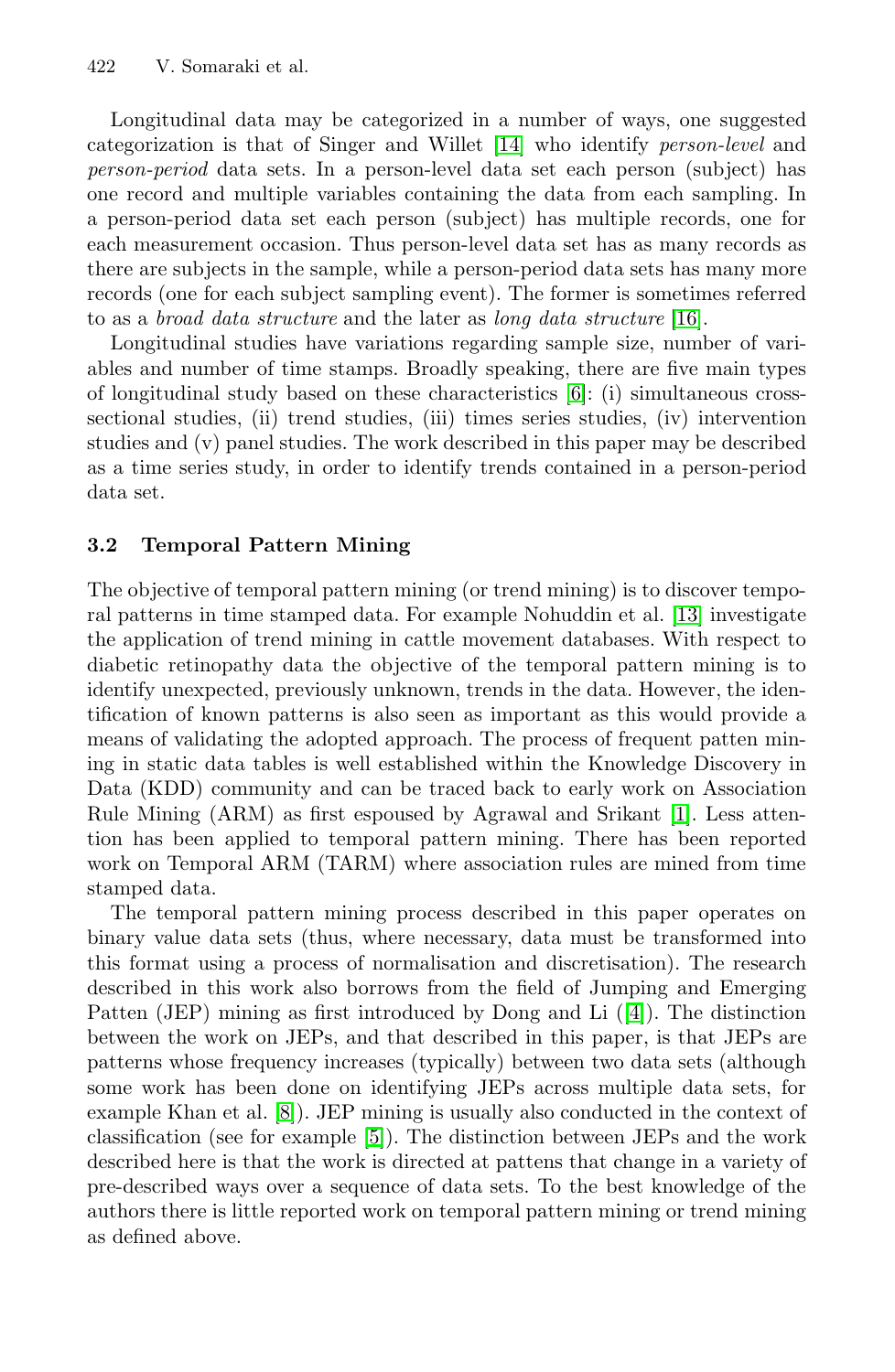Zhu et al. [\[19\]](#page-14-14), in the context of data stream mining, identify three processing models for temporal pattern mining: (i) Landmark, (ii) Damped and (iii) Sliding Windows. The Landmark model discovers all frequent patterns over the entire history of the data from a particular point in time called the "landmark". The Damped model, also known as the Time-Fading model, finds frequent patterns in which each time stamp is assigned a weight that decreases with "age" so that older records contribute less than more recent records. In the Sliding Window model the data is mined by sliding a "window" through the temporal dimension. A similar categorisation may be adopted with respect to temporal pattern mining. The work described in this paper adopts the Landmark model.

#### **3.3 Missing and Anomalous Data**

The problem of missing attribute values is well established in the context of data mining. The generally agreed view is that removing records with missing data is the least favoured option as this may introduce bias. The reduction of the overall data set size, by removing records that contain missing values, is not considered to be critical. There is significant scientific work to support this view. Approaches to the imputation of missing values has been extensively researched from a statistical perspective [\[7,](#page-14-15)[11,](#page-14-16)[12\]](#page-14-17). Example imputation methods include: nearest neighbour imputation, mean imputation, ratio imputation and regression imputation. The approach to missing data advocated in this paper is to define and implement a set of logical rules to address the missing value problem, this is discussed further in the following section.

### <span id="page-6-0"></span>**4 Data Warehousing and Cleaning**

For the study described in this paper, before any investigation of temporal pattern mining could commence the five database tables identified in Section [2](#page-3-0) (Patient, General, Photo Details, Biomicroscopy and Risk factors) were combined into a single warehouse (i.e. a static data repository specifically intended for the application data mining and data analysis tools). The creation of the data warehouse required data anonimisation and data cleaning.

The anonimisation of the data tables was initiated by removing patient names. Although this was straightforward, this presented a second problem as in many cases the patient name was the "common key" linking database tables. An obvious candidate for a universal common key was patient NHS (National Health Service) numbers, however this was missing with respect to some 8000 records and consequently had to be added manually. The NHS number was then used for the construction of the data warehouse; on completion the NHS number was replaced by a sequential record number so that individual records could not be traced back to individual patients.

The next step after anonimisation was data cleaning. There were three principal issues to be addressed: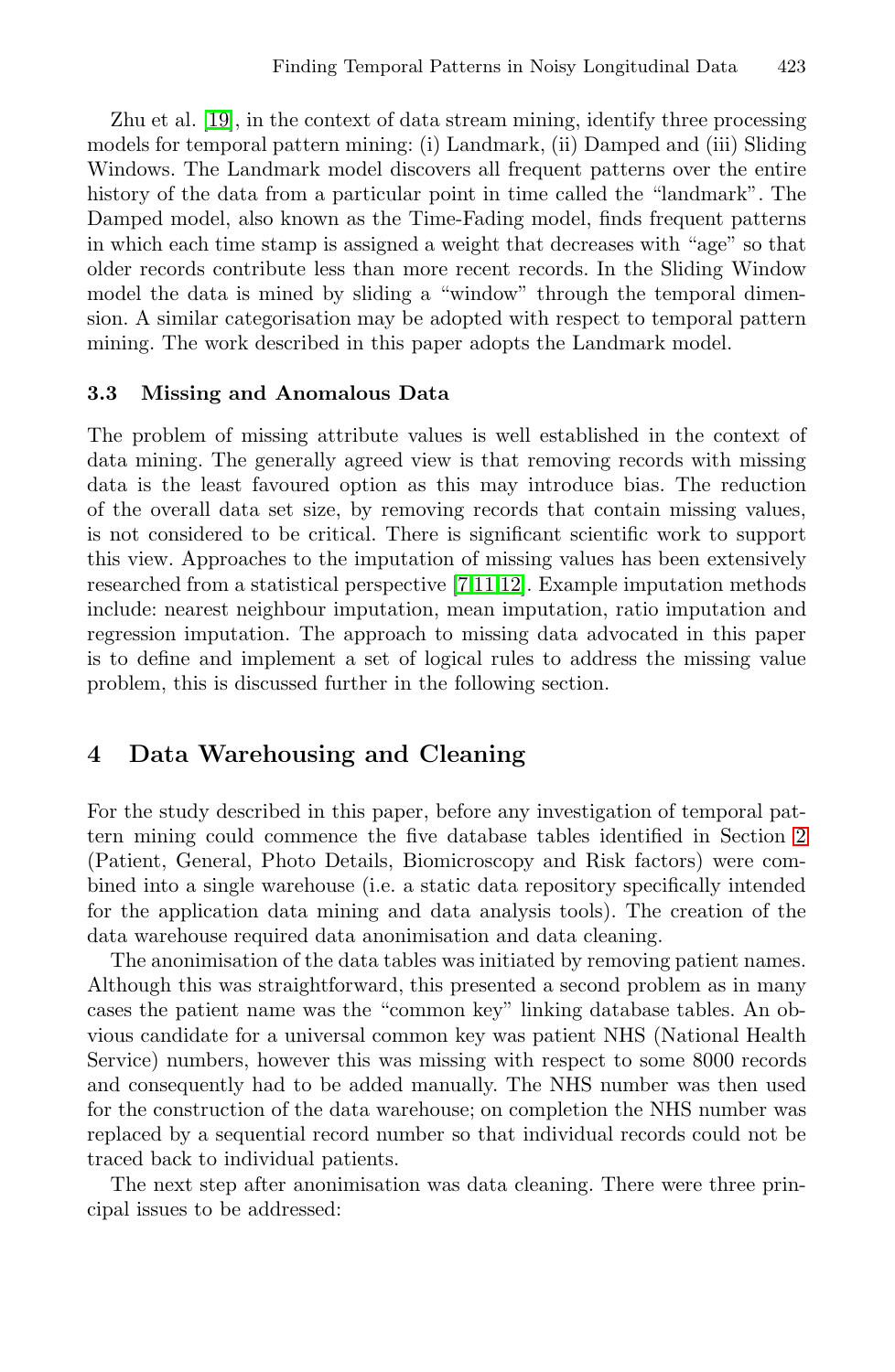- 1. Missing values.
- 2. Contradictory values.
- 3. Duplicate records.

The first two issues were addressed by developing a set of *logic rules*. With respect to missing values the evidence of such a missing value could be interpreted in two ways: (i) that the value was either unknown or mistakenly omitted at time of collection, or (ii) the missing value indicated a negative response to a question suggested by the field, or (iii) the clinician considered the field to be inapplicable for the given case. For example some fields indicated responses to question such as "does the patient have one eye", to which, in many cases, the clinician had inserted a "yes" if the answer to the question was an affirmative and left the field blank otherwise (the latter can thus be interpreted as either a "no", or a "don't know"). A set of "if ...then ..." logical rules were therefore developed to address this issue. The logic rules were written in such a way that they could also be used for data validation purposes. The operation of these rules is best illustrated using some examples.

Consider the field *SeeGP Regularly*[3](#page-7-0) featured in the Diabolos General Table. This field can have three possible values: 1 ("No"), 2 ("Yes") and 9 ("Don't know"). In the event of a missing value for this field may be derived from another field, in the set of database tables, *LastSeeGP*; asking when the patient last saw their GP for anything. The *LastSeeGP* field can have the following values: 1 ("Within last 6 months"), 2 ("Within last 6 to 12 months"), 3 ("More than a year ago") and 9 ("Don't know"). The logic rule is then as shown in Table [1](#page-7-1) (the *null* value indicates a missing field). The rule states that if the value for *SeeGP Regularly* is missing and the value for *LastSeeGP* is also missing, or set to 9 ("Don't know"), we set the value for *SeeGP Regularly* to 9. If the patient has seen their GP with the last 12 months (*LastSeeGP* field set to 1 or 2) we set the value for *SeeGP Regularly* to 2 ("Yes"). Otherwise we set the value of *SeeGP Regularly* to 1.

<span id="page-7-1"></span>**Table 1.** *SeeGP Regulary* Logic Rule

if  $(SeeGPRegularity == null)$  { if  $(LastSeeGP == 9)$  or  $(LastSeeGP == null)$  then  $(SeeGPRegulary = 9)$ if  $(LastSeeGP == 1)$  or  $(LastSeeGP == 2)$  then  $(SeeGPRegulary = 2)$ if  $(LastSeeGP == 3)$  then  $(SeeGP Regulary = 1)$ *}*

With respect to contradictory/anomalous values this issue can be exemplified by the *diAgeDiag* field, the age of the patient when diabetes was first diagnosed. Within the application domain this has been recognised as a question patients find very difficult to answer, and consequently clinicians responsible for gathering

<span id="page-7-0"></span><sup>3</sup> In the UK GP stands for "General Practitioner", essentially a family doctor; so the field is asking if the patient sees their doctor regularly.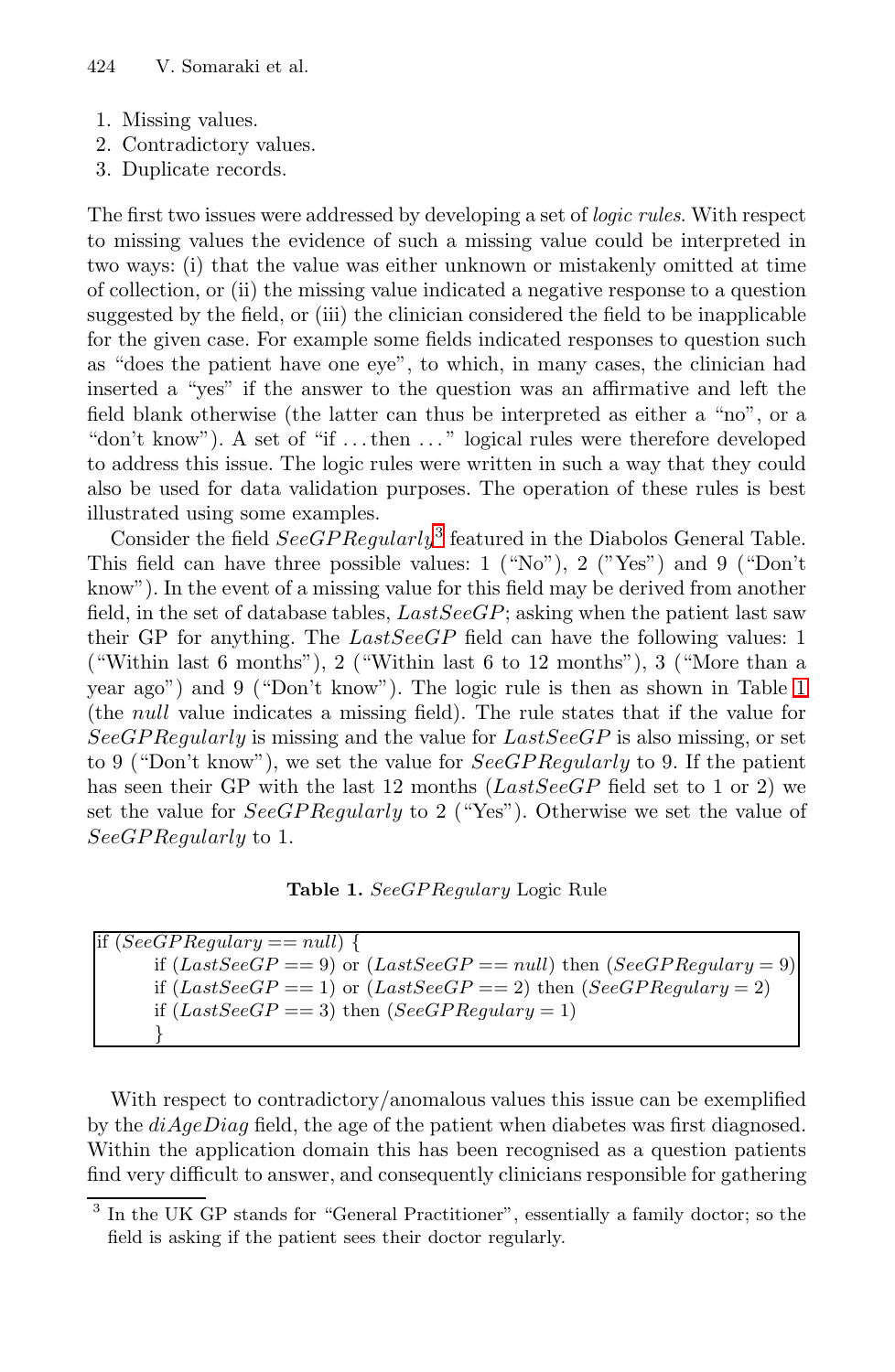data often leave this field blank if they feel that a patient is unable to give a definitive answer. In addition it was found that patients may give a different answer over different consultations which was believed to get less accurate with the passing of time. The rule adopted in this case was to take the first recorded value of the field as this was likely to be the most accurate.

The duplicate records issue, only prevalent in the Risk factor table, was addressed by issuing search queries to identify duplicate records and then manually removing the duplicates (a time consuming task).

On completion of the anonimisation and data cleaning processes the information contained in the data warehouse comprised comprised 1200 binary valued attributes derived from the 53 fields after normalisation/discretisation. The number of records remained more or less unchanged, at 150,000, each describing a single patient consultation (a small number of corrupted and duplicated records were removed). Longitudinal data sets could then be extracted from this warehouse using various parameters.

#### **4.1 Episodes**

From Section [2](#page-3-0) the temporal window during which data associated with a single screening is collected, is referred to as an *episode*. Patients are usually screened once a year although there are many exceptions. For the temporal pattern identification process the annual sequence was taken as the "time stamp". The number of screening episodes per patient that have been recorded varies (at time of writing) between one and twenty with an average number of five consultations. It should also be noted that in some cases a patient might not participate in an annual screening episode, in which case there was no record for that episode although this did not adversely affect the temporal pattern mining process. In some other cases the sequence of episodes terminated because the patient "dropped" out of the screening programme (was referred into the Hospital Eye Service; moved away; died).

The data associated with a single episode, as also noted above, may actually be recorded over several months. In some cases it was not clear whether a particular set of data entries belonged to a single episode or not. Some empirical evaluation indicated that the elapsed time between logging the initial screening data and (where appropriate) the results of biomicroscopy was less than 91 days. This was used as a working threshold to identify episode boundaries. For the research described here a window of 91 days was therefore used to collate data into a single "screening episode".

The time lapse between screening episodes is typically twelve months although the data collection displays a great deal of variation resulting from practical considerations effecting the implementation of the screening programme (this is illustrated in Figure [1.](#page-9-0) As noted above, according to the nature of the retinopathy, additional episodes may take place. Consequently more than one consultation can take place per year in which case the second consultation was ignored.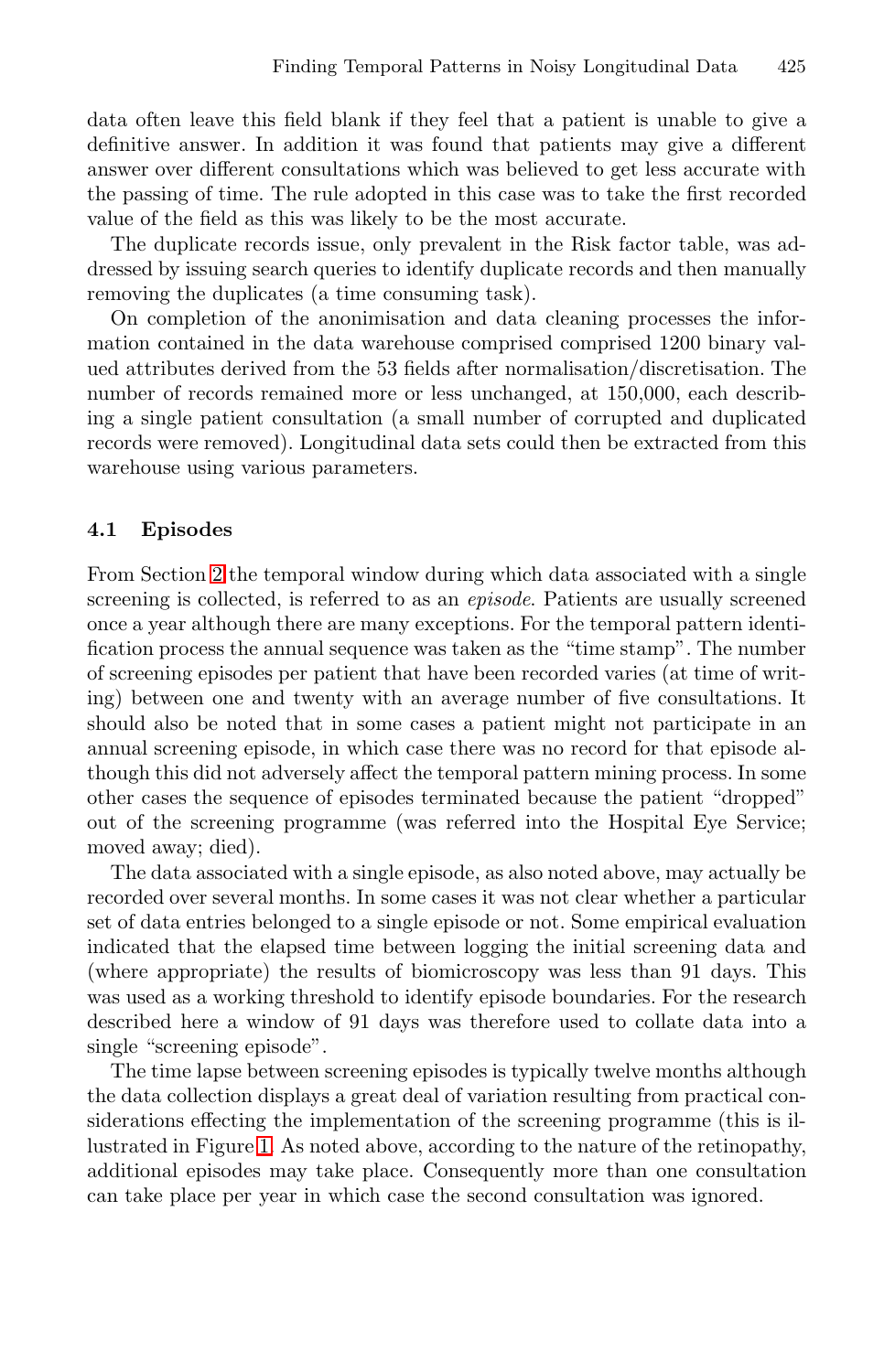In summary:

- **–** The time stamps used in the temporal patten study are episode numbers.
- **–** The study assumes one episode (consultation) per year; where more than one took place in each time stamp the earliest one was used.
- **–** To associate appropriate patient data with a single episode a 90 day window was used.
- **–** Where a specific 91 day window included multiple data records, the most recent data (within the window) was used.



<span id="page-9-0"></span>**Fig. 1.** Time lapse between screening  $(t =$  number of days between screenings)

### **4.2 Normalisation and Discretisation**

The temporal pattern mining process (see below for further detail) operated using binary valued data only (frequent pattern mining is typically directed at binary value data). Thus the longitudinal data sets extracted from the data warehouse had to be converted in this format. The LUCS-KDD DN pre-processing software[4](#page-9-1) was used for this process. Continuous values were *discretised* into prescribed *k* ranges giving rise to *k* binary valued (yes/no) attributes for a single field describing continuous data. Categorical valued fields were normalised so that a field that could have *k* values was described by *k* attributes (one per value).

<span id="page-9-1"></span><sup>&</sup>lt;sup>4</sup> http://www.csc.liv.ac.uk/ $\tilde{f}$ rans/KDD/Software/LUCS-KDD-DN\_ARM/lucskdd DN.html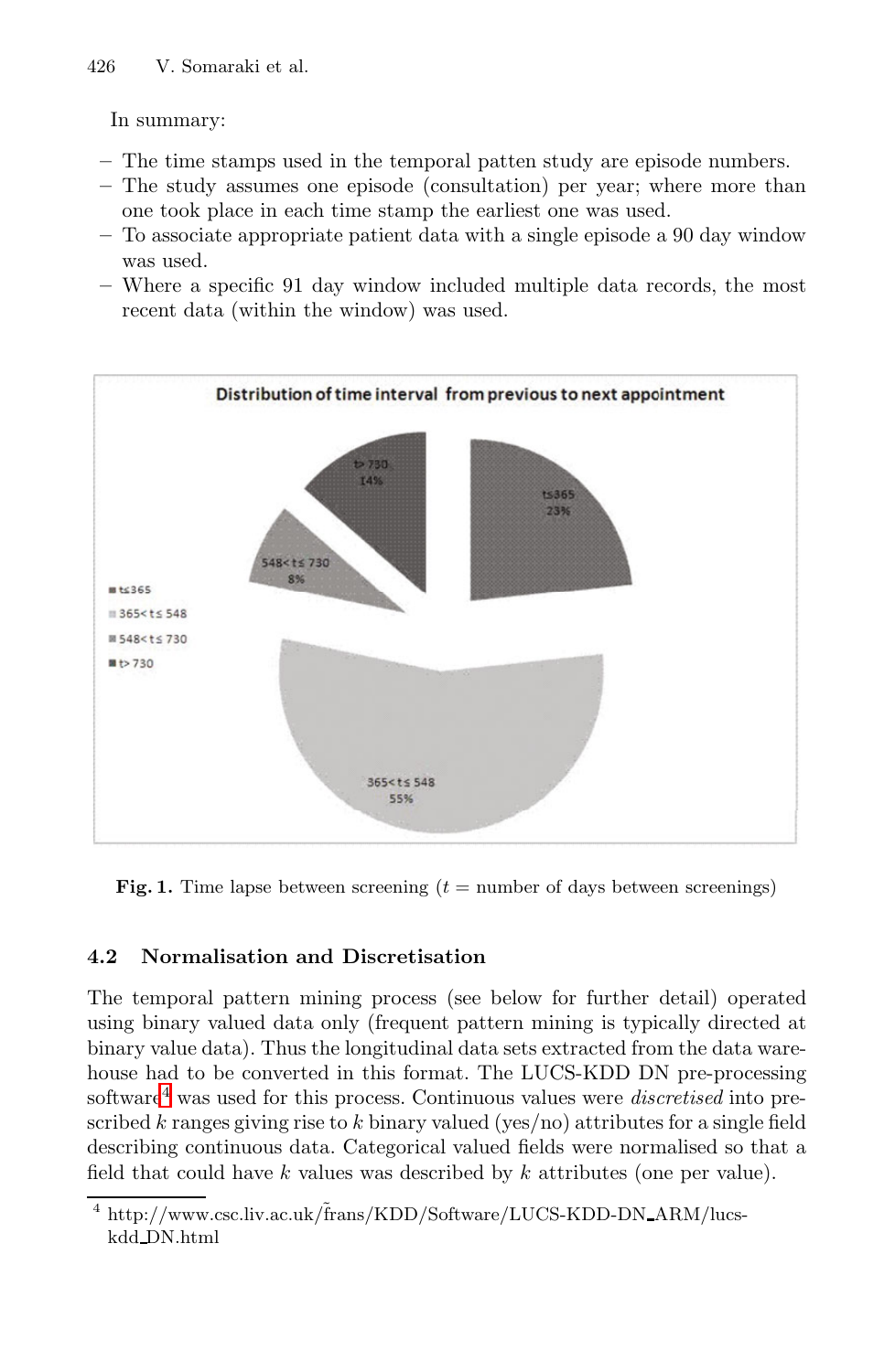#### <span id="page-10-0"></span>**5 The Temporal Pattern Mining Process**

Temporal data comprises a sequence of time stamped data sets. In the context of the work described here a temporal data set comprises a a data set *D* made up of a sequence of episodes  $E_1, \dots, E_n$  (where *n* is the number of episodes) and each episode comprises a set of records,  $E = \{R_1, \dots, R_m\}$  (where *m* is the number of records). The *i*th record within the *j*th episode is denoted by  $R_{ij}$ ; the sequence of records  $R_{i1}$  to  $R_{im}$  denote the sequence of records associated with patient *i* for episode 1 to *m*. Each record comprises some subset of an identified global set of attributes *A* which in turn represent the possible fieldvalues that exist in the original data set. The objective is to find patterns that exist across the set of episode  $(E)$  that feature specific trends. The pattens are defined in terms of subsets of *A* that occur frequently within episodes. The temporal patterns (trends) are then defined in terms of the changing support values between adjacent episodes. Thus a temporal pattern is defined as a tuple  $(a, S)$  where *a* is an itemset such that  $a \subset A$ , and  $S = \{s_1, \dots, s_n\}$  such that  $s_i$  is the support for the itemset *a* at episode *i*. Trends in temporal patterns are then defined using mathematical identities (*prototypes*). For example an increasing trend line would be defined as follows.

$$
trend = \sum_{i=1}^{N-1} \frac{S_{i+1} - S_i}{S_i} + 1\tag{1}
$$

Thus if  $\{S_{i+1}\}/S_i > 1$  for all *i* from  $i = 1$  to  $i = n - 1$ , and the trend (Growth Rate) is greater than some user defined *Growth Rate Threshold*, *p*, then the associated attribute set is displaying an "increasing" trend. The value of *p* is selected according to the magnitude of the trend increase that the end user is interested in. Note that this increasing trend concept operates in a similar manner to the Emerging pattern (EP) concept [\[4\]](#page-14-11), as described above, except that the patterns exist across many data sets whereas JEPs are normally determined with respect to two data sets. The similarity is sufficient to allow operational comparisons to be made as reported in the following section.

Decreasing trends and "constant" trends may be defined in a similar manner as follows. If  $\{s_{i+1}\}/S_i < 1$  for all *i* from  $i = 1$  to  $i = n-1$ , and the trend (Growth Rate) is less than some user defined *Growth Rate Threshold*, *p*, then the associated attribute set is displaying a "decreasing" trend. Note that in this case the Growth Rate will be negative. If  $\{s_{i+1}\}/S_i = 1 \pm k$  for all *i* from  $i = 1$  to  $i = n-1$ , and the trend (Growth Rate) is constant  $(\pm k)$ , where *k* is a Tolerance Threshold, then that attribute set is said to be displaying a "constant" trend.

The temporal pattens were generated by applying a frequent pattern mining algorithm to each episode in a given longitudinal data set. The Total From Partial (TFP) algorithm [\[2,](#page-13-0)[3\]](#page-14-6) was used. TFP is a fast pattern mining algorithm that operates using the support-confidence framework [\[1\]](#page-13-2). The support threshold was used to limit the number of potential patterns that might be of interest. Note that for a temporal pattern to be recorded it must be frequent at all time stamps, therefore a low support threshold must be used.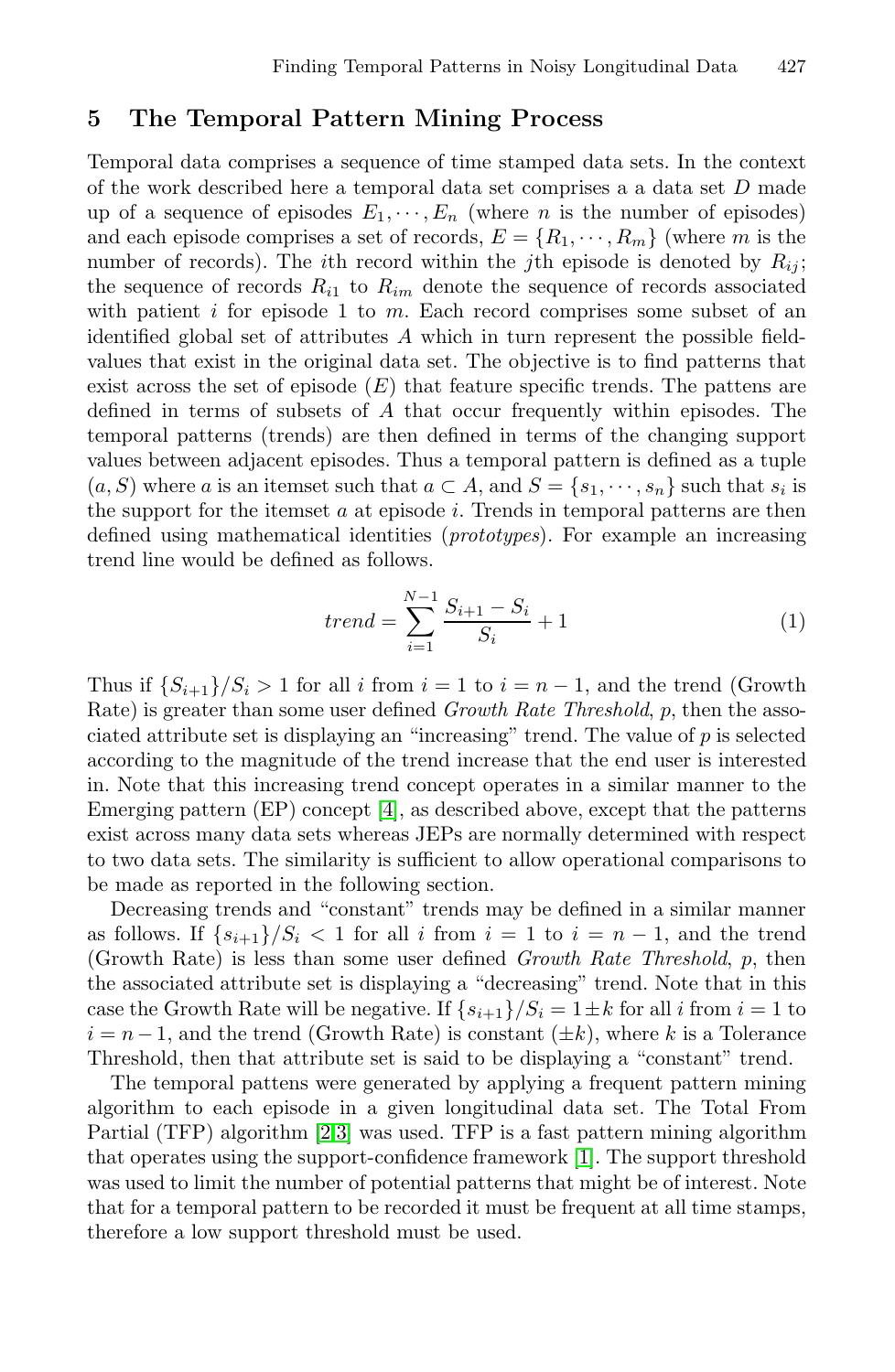# <span id="page-11-0"></span>**6 Evaluation**

The above temporal pattern mining process was evaluated using a three episode longitudinal data set extracted from the data warehouse (as defined above). Three episodes  $(E_1, \dots, E_3)$  was chosen as this was anticipated to result in a large number of patterns. The data set used comprised 9,400 records. The first experiment reported here compares the operation of the advocated frequent pattern mining approach, in the context of the increasing trends proto-type, with the concept of Emerging Pattern (EP) mining. The comparison is made in terms of the number of temporal patterns (EPs) generated. Recall that JEP mining finds patterns that exist between pairs of data sets; i.e.  $E_1$  and  $E_2$ , and  $E_2$  and  $E_3$  in this case: thus two sets of JEPs will be identified with respect to the given data. The results are presented in Figures [2](#page-11-1) and [3.](#page-12-0) The figures indicate the number of discovered patterns using a number of Growth Thresholds (*p*) from *p* = 1*.*1 to  $p = 1.8$  and three support thresholds  $(s = 0.5, s = 0.05, s = 0.005)$ . Figure [2](#page-11-1) gives the number of patterns produced using the advocated approach, and Figure [3](#page-12-0) the number of patterns using standard EP mining. Comparison of the figures indicates that, using the advocated approach, fewer patterns are produced than when adopting EP mining. From the figures it can also be seen that, as the Growth Rate Threshold (*p*) value is increased, the number of trends (EPs) decreases as only the "steeper" trends are discovered. The figures also confirm that, as expected, the number of identified patterns increases as the user defined support threshold (*s*) decreases.



<span id="page-11-1"></span>**Fig. 2.** Number of temporal patterns, increasing trends, identified using the advocated approach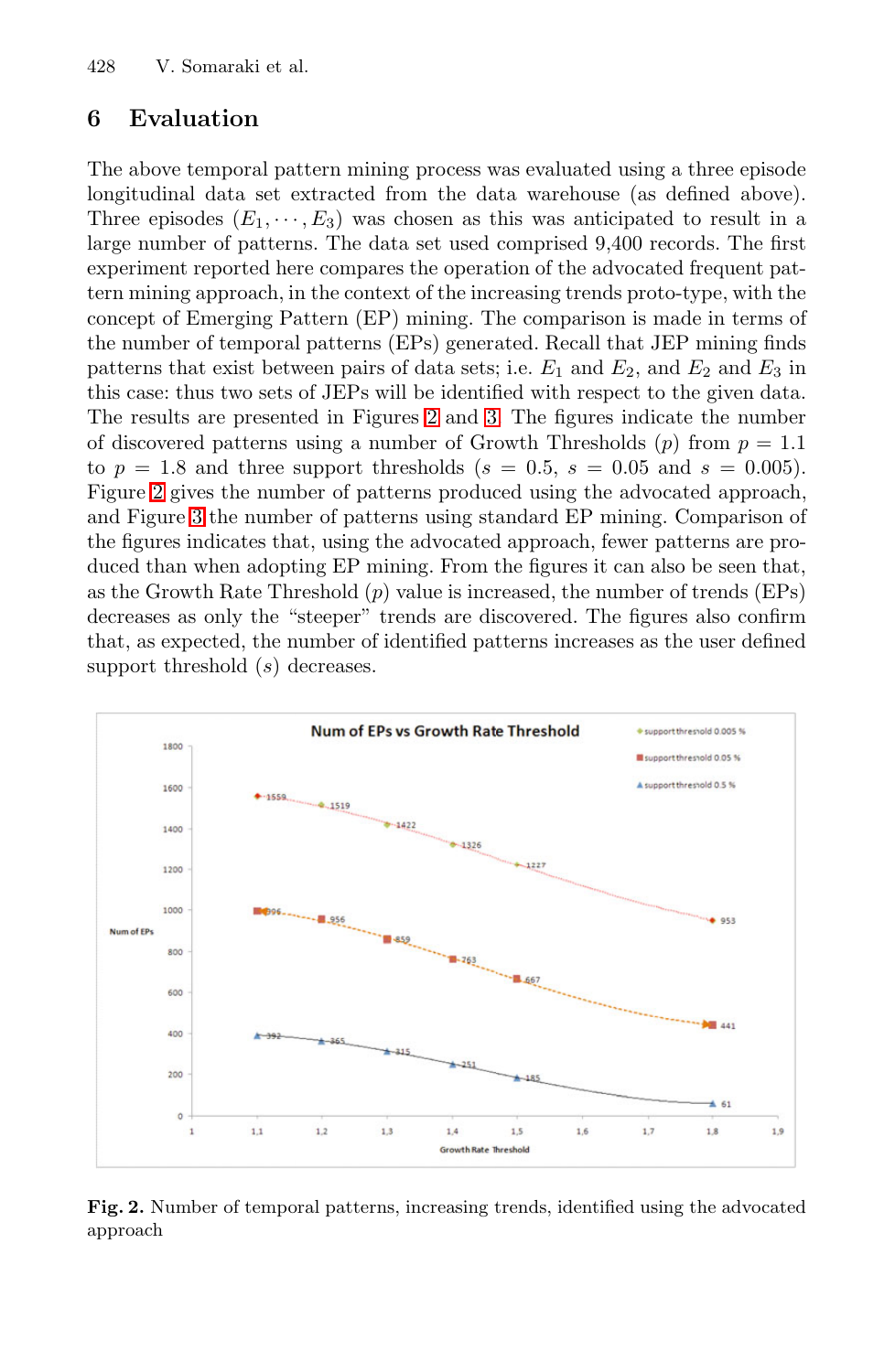

<span id="page-12-0"></span>**Fig. 3.** Number of temporal patterns identified using EP mining (Dong and Li [\[4\]](#page-14-11))



<span id="page-12-1"></span>**Fig. 4.** Number of constant patterns using different values of *k*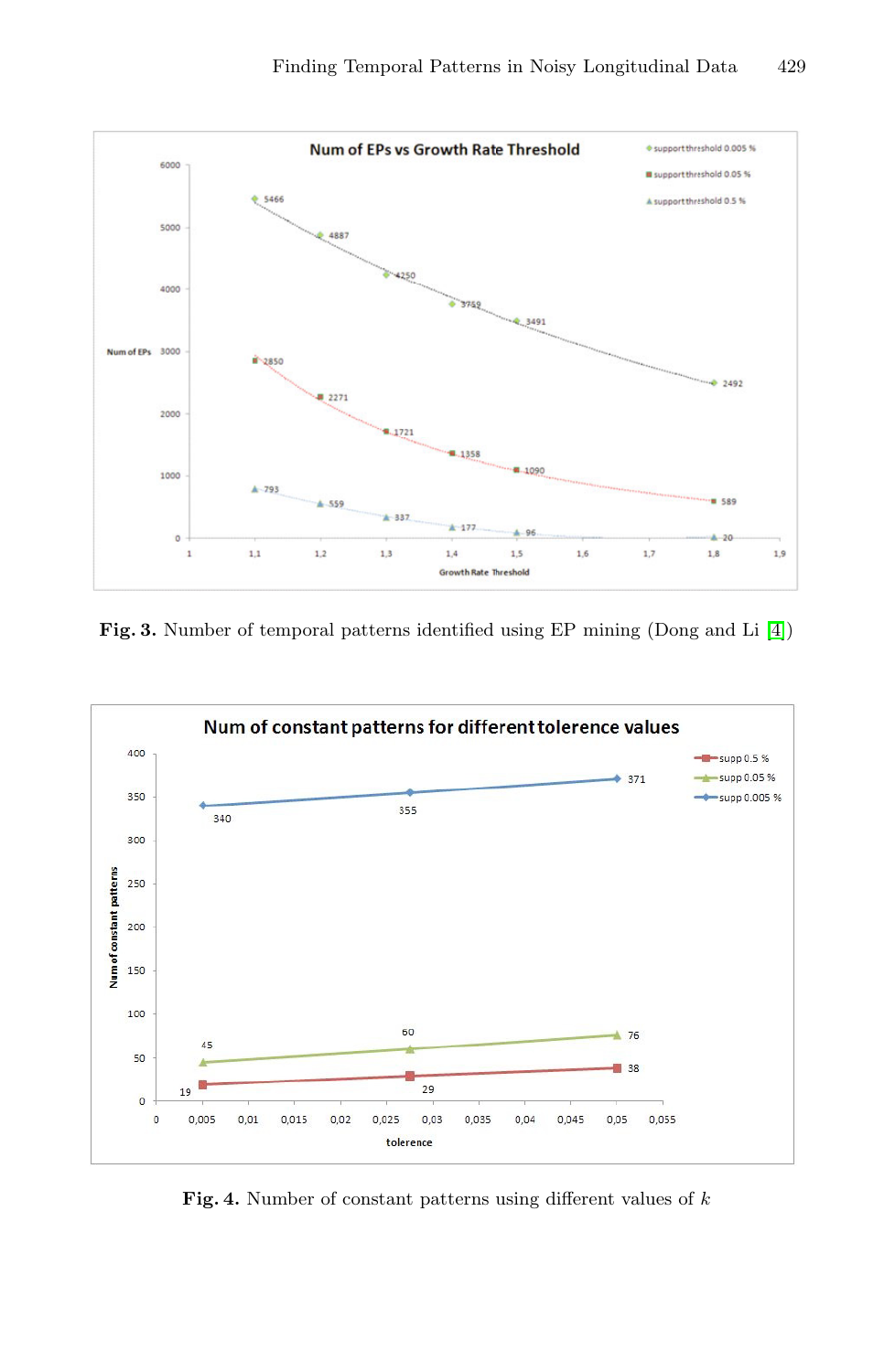<span id="page-13-3"></span>

| Support T'hold Increasing Decreasing Constant Total |      |     |     |      |
|-----------------------------------------------------|------|-----|-----|------|
| 0.005                                               | 1559 | 499 | 371 | 2429 |
| 0.05                                                | 996  | 378 | 76  | 1450 |
| 0.5                                                 | 392  | 221 | 38  | 651  |

**Table 2.** Number of Identified Increasing, Decreasing and Constant Patterns (*p* = 1*.*1,  $k = 0.05$ 

The second experiment considered the effect of the value of the Tolerance Threshold, *k*, on the number of detected constant trends. A range of *k* values (from 0.005 to 0.055) were used coupled with the sequence of support thresholds used in the previous experiments. The results are presented in Figure [4.](#page-12-1) From the graph it can be seen that the support threshold setting has a much greater effect on the number of constant trends identified than the value of *k*.

For completeness Table [2](#page-13-3) presents a summary of the number of patterns discovered in each category (increasing, decreasing, constant) using a range of support thresholds. With respect to the increasing and decreasing trend patterns a Growth Rate Threshold, *p*, of 1*.*1 was used. With respect to the constant patterns a Tolerance Threshold, *k*, of 0.05. was used.

# <span id="page-13-1"></span>**7 Summary and Conclusion**

In this paper we have described an approach to temporal patten mining as applied within the context of a diabetic retinopathy application. The particular application was of interest because it comprised a large longitudinal data set that contained a lot of noise and thus presented a significant challenge in several areas. A mechanism for generating specific temporal patterns was described where the nature of the desired patterns is defined using prototypes (which are themselves defined mathematically). The technique was evaluated by considering the effect of changing the threshold values required by the system and comparing with an established Emerging Pattern (EP) mining approach. The paper also describes an interesting approach to data cleaning using the concept of logic rules to address issues of missing values and contradictory/anomalous values. The research team have been greatly encouraged by the results, and are currently working on more versatile mechanisms for defining prototypes, so that a greater variety of prototypes can be specified. For example the specification of a minimum and maximum *p* threshold. In addition novel techniques for interpretation of output in a clinical setting are being developed.

# **References**

- <span id="page-13-2"></span>1. Agrawal, R., Srikant, R.: Fast Algorithms for mining Association Rules. In: Proc. 20th Very Large Data Bases conference (VLDB 1994), pp. 487–449 (1994)
- <span id="page-13-0"></span>2. Coenen, F.P., Leng, P., Ahmed, S.: Data Structures for association Rule Mining: T-trees and P-trees. IEEE Transactions on Data and Knowledge Engineering 16(6), 774–778 (2004)